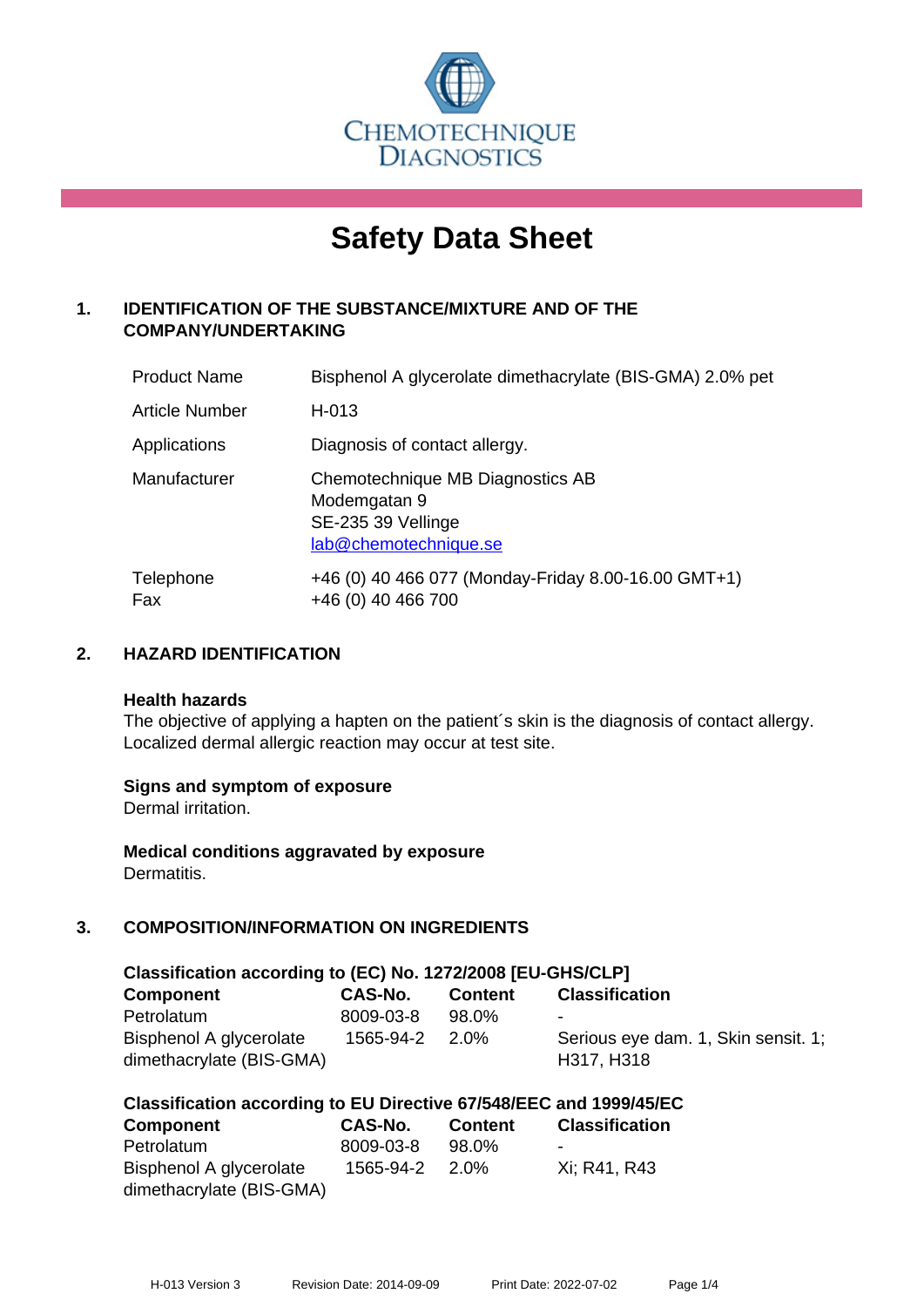## **4. FIRST AID MEASURES**

## **Emergency and first aid procedures**

Obtain medical attention.

# **5. FIRE-FIGHTING MEASURES\***

#### **Suitable extinguish media**

CO2, powder or water spray. Fight larger fires with water spray or alcohol resistant foam.

# **For safety reasons unsuitable extinguishing agents**

Water with full jet.

## **Special protective equipment for fire-fighters**

Wear self-contained respiratory protective device. Wear fully protective suit.

\*Data is shown for petrolatum only

## **6. ACCIDENTAL RELEASES MEASURES**

**Steps to be taken if material is released or spilled** Contain and place in a closed container.

# **7. HANDLING AND STORAGE**

**Precautions to be taken in handling and storage** Store dark at 5-8°C. Avoid extended exposure to light. FOR EXTERNAL USE ONLY.

# **8. EXPOSURE CONTROLS/PERSONAL PROTECTION**

**Respiratory protection** Not required.

**Ventilation** Local exhaust.

**Protective gloves** Disposal gloves.

#### **Eye protection** Not required with normal use.

## **Work/Hygienic practices**

Wash hands after each use.

## **9. PHYSICAL AND CHEMICAL PROPERTIES**

Odour **Odourless** 

Appearance Ivory White Semi-solid

Melting point\* 50-55° C Flash point\*  $>100^{\circ}$ C

Boiling point\* No data available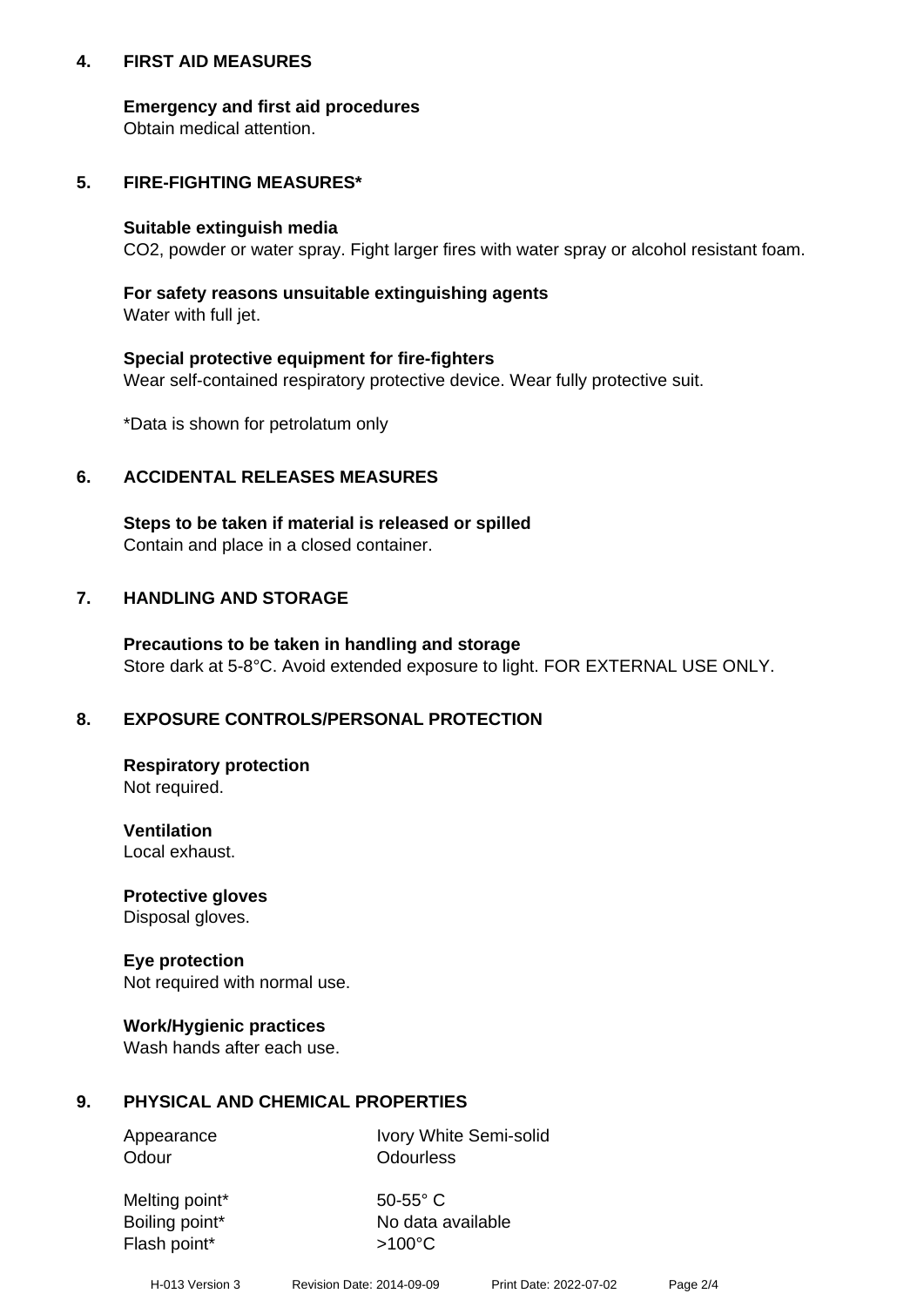Density\* No data available. Solubility in/Miscibility with Water\*

Self ignition\* Product does not self ignite. Danger of explosion\* Product does not present an explosion hazard. Insoluble

\*Data is shown for petrolatum only

# **10. STABILITY AND REACTIVITY**

#### **Incompability**

May react with strong oxidizing agents.

#### **Stability**

Stable at recommended storage conditions.

#### **Hazardous byproducts**

Combustion may generate CO, CO2 and other oxides.

**Hazardous polymerization**

Will not occur.

## **11. TOXICOLOGICAL INFORMATION**

No data available.

## **12. ECOLOGICAL INFORMATION**

No data available.

## **13. DISPOSAL CONSIDERATIONS**

#### **Waste disposal method**

Comply with federal, state/provincial and local regulation.

#### **14. TRANSPORT INFORMATION**

Not dangerous goods.

# **15. REGULATORY INFORMATION**

The classification is according to the latest editions of the EU lists, and extended by company and literature data.

#### **16. OTHER INFORMATION**

#### **Text of H-statements and R-phrases mentioned in Section 3**

| Serious eye dam. 1 |                           | Serious eye damage (Category 1)     |          |  |
|--------------------|---------------------------|-------------------------------------|----------|--|
| Skin sensit. 1     |                           | Skin sensitization (Category 1)     |          |  |
| H317               |                           | May cause an allergic skin reaction |          |  |
| H318               |                           | Causes serious eye damage           |          |  |
| H-013 Version 3    | Revision Date: 2014-09-09 | Print Date: 2022-07-02              | Page 3/4 |  |